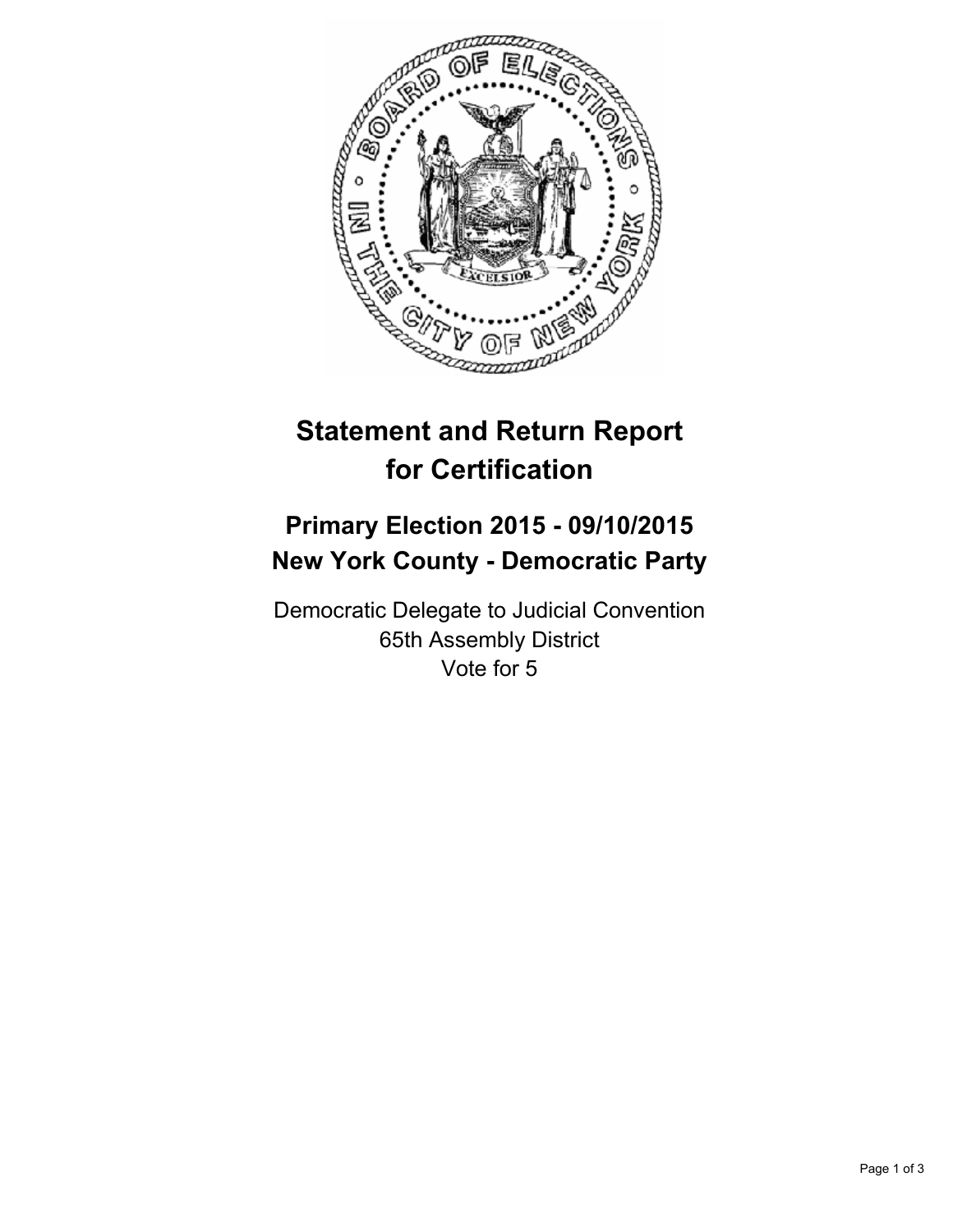

## **Assembly District 65**

| PUBLIC COUNTER                                           | 2,559  |
|----------------------------------------------------------|--------|
| ABSENTEE/MILITARY                                        | 73     |
| AFFIDAVIT                                                | 14     |
| <b>Total Ballots</b>                                     | 2,646  |
| Less - Inapplicable Federal/Special Presidential Ballots | 0      |
| <b>Total Applicable Ballots</b>                          | 2,646  |
| <b>JOYCE BRODY SKODNEK</b>                               | 880    |
| <b>WEI LI TJONG</b>                                      | 1,046  |
| <b>AYODELE HARRINGTON</b>                                | 779    |
| <b>JOSEPH KELLEY</b>                                     | 844    |
| <b>PAUL NEWELL</b>                                       | 820    |
| <b>MARK R. STEIN</b>                                     | 1,163  |
| VIRGINIA M. KEE                                          | 1,424  |
| <b>JUDY R. RAPFOGEL</b>                                  | 1,075  |
| PEDRO A. CARDI                                           | 1,153  |
| AIXA O. TORRES                                           | 1,251  |
| AIXAL TORRES (WRITE-IN)                                  | 1      |
| BECKY KILGDE (WRITE-IN)                                  | 1      |
| ED HANNA (WRITE-IN)                                      | 1      |
| ELAINE BEERY (WRITE-IN)                                  | 1      |
| FRANK SERPICO (WRITE-IN)                                 | 1      |
| GIGI LI (WRITE-IN)                                       | 1      |
| JUDUTH KEFFER (WRITE-IN)                                 | 1      |
| MARVIN K MOANEY (WRITE-IN)                               | 1      |
| MARY KILLORAN (WRITE-IN)                                 | 1      |
| MEREIL BOZKURT (WRITE-IN)                                | 1      |
| RAINDI HARRISON (WRITE-IN)                               | 1      |
| <b>REGGIE THOMAS (WRITE-IN)</b>                          | 1      |
| RICH MCGREGON (WRITE-IN)                                 | 1      |
| UNATTRIBUTABLE WRITE-IN (WRITE-IN)                       | 39     |
| <b>Total Votes</b>                                       | 10,487 |
| Unrecorded                                               | 2,743  |